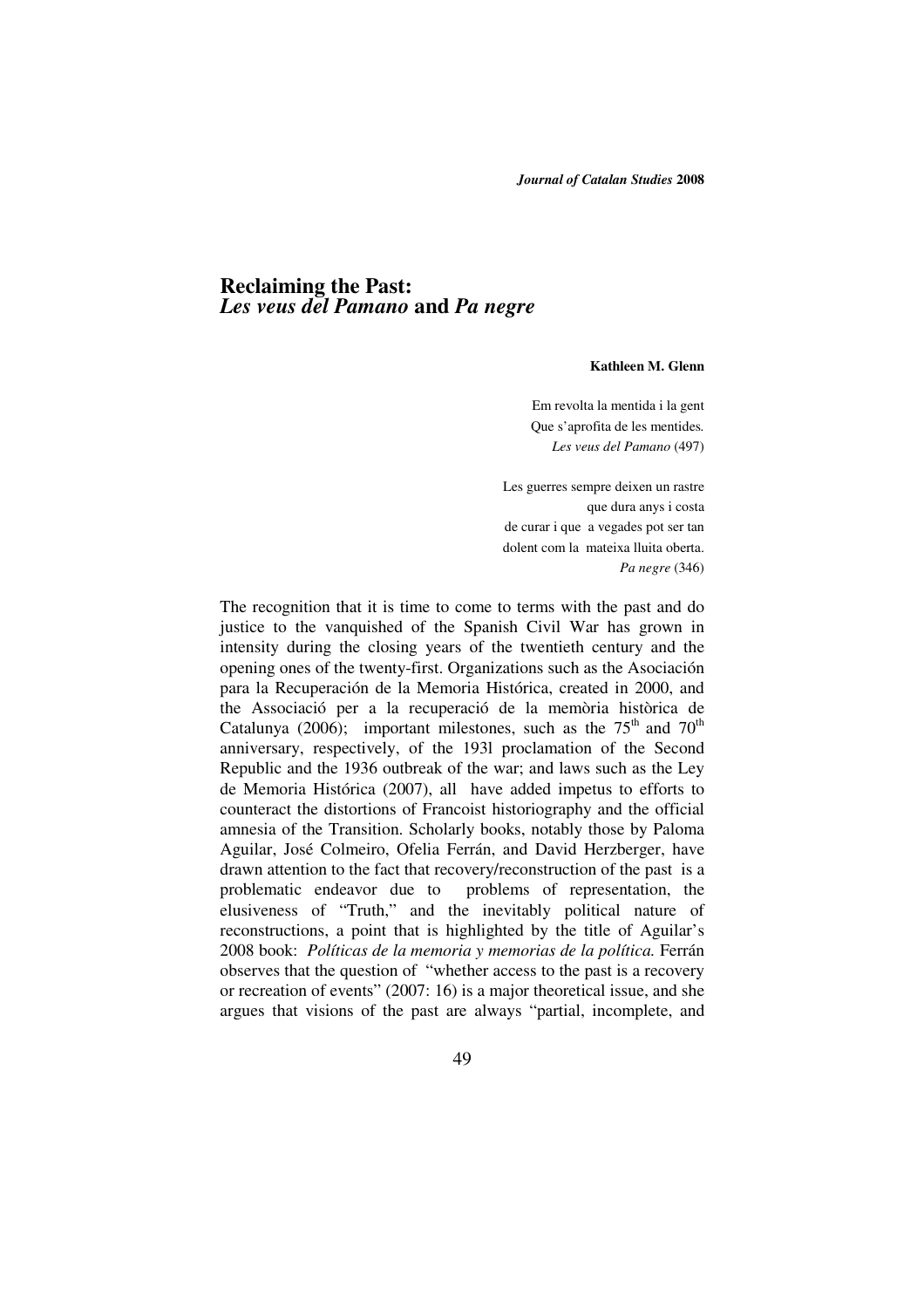fragmented" (2007: 194). Gianni Vattimo, speaking of history, maintains that there are no facts, only interpretations (1997: 2). The fraught distinction between history and fiction is a further complication in the case of novelistic treatments of the war and postwar years. Each discipline frames its discourse differently; each offers its own "truths." Javier Marías defends the superior truth of fiction, asserting that "la única manera de contar algo verdadero es bajo el elegante y pudoroso disfraz de una invención." (2008) His affirmation could be endorsed by Javier Cercas, author of *Soldados de Salamina*, and the two Catalan authors who are the subject of this essay, Jaume Cabré and Emili Teixidor. Both set out to reclaim the past in their novels *Les veus del Pamano* (2004) and *Pa negre* (2003). In *Narrating the Past: Fiction and Historiography in Postwar Spain*, Herzberger explores how the Franco regime co-opted the past and state historians silenced dissident voices. He singles out a 1945 declaration by Federico García Sánchez as the epitome of Francoist rhetoric:

Spain is the only country in History where there cannot be, nor has there been, nor is there any difference between moral and religious character and national historical character; because in Spain the Hispanic and the Christian are united, and they come to form a consubstantial whole. . . . One cannot be Spanish and not be Catholic, because if one is not Catholic, one cannot be Spanish. Whoever says that he is Spanish and not Catholic does not know what he is saying. . . . In Spain all men are gentlemen and Christians. (1995: 26)

The Catholic/Falangist perspective and conception of truth, as Herzberger makes clear, deny diversity and difference. Cabré, in contrast, foregrounds dissonant voices that provide alternative visions of the past. His pluralistic, dialogic versions contest the monologic discourse of official history, which he does not attack directly but instead undermines by exposing how overblown and empty Falangist and Catholic rhetoric is and how those who spout it attempt to justify ignoble and even criminal deeds.

 Since its publication in January 2004, *Les veus del Pamano* has become one of the most widely read Catalan novels of recent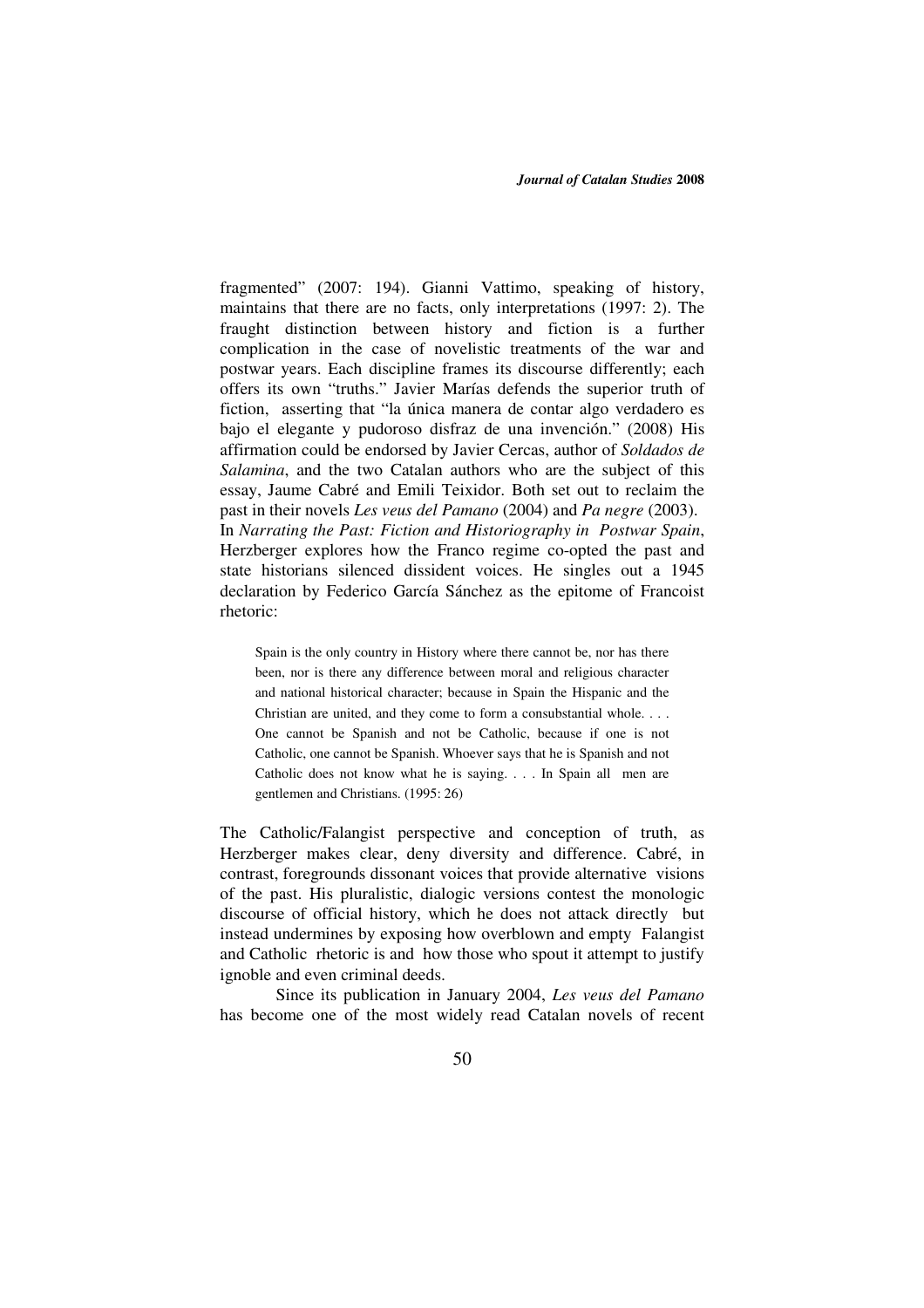years, and a television miniseries based on the book is scheduled for release in 2009. That *Les veus* has struck a chord with the public is understandable in light of Cabré's masterly storytelling, his sensitive treatment of the theme of the recovery of historical memory, and the dialogic nature of his text. He has affirmed in *Lletra*, the online encyclopedia of culture published by the Universitat Oberta de Catalunya, that "per a mi escriure és dubtar. Jo no em considero en possessió de cap veritat. Si de cas, en possessió d'opinions" ("Qui sóc i per què escric"), and he avoids dogmatism and Manichaeism. Cabré could well subscribe to the words of the character Gabriela of Josefina Aldecoa's *La fuerza del destino*: "Venganza no, però memoria sí" (1997: 75), a sentiment prevalent in the best recent novelistic and cinematic treatments of the Civil War and postwar years.

 The primary setting for Cabré's 700-page novel is Torena, an imaginary town in Pallars Sobirà, and its principal character is Elisenda Vilabrú, whose given name has historical and literary resonance. It evokes fourteenth-century Elisenda de Moncada, last wife of Jaume II of Aragon and founder of the convent of Pedralbes in Barcelona (Cabré's Elisenda owns a large apartment in the Pedralbes district) and the Elisenda of Gabriel García Márquez's 1968 tale "Un señor muy viejo con unas alas enormes," who decides to charge an entrance fee to see an angel and thereby enriches her family. Cabré's character has a voracious appetite for sex, money, and power, and she does not hesitate to use the first two in the pursuit of the third. Devoid of scruples, she cultivates anyone who can help her get what she wants, be they Falangists, members of the Catholic hierarchy or Opus Dei, representatives of different political parties, or the monarchy. Elisenda dominates those around her and the pages of the novel. She also links the two main plot lines, which centre around teacher Oriol Fontelles, who is murdered in 1944, and teacher Tina Bros, who is murdered in 2002 while trying to clear Oriol's name. The novel thus spans a period of some sixty years. Its structure illustrates that past and present are interwoven and the repercussions of the former reverberate in the latter, confirming the validity of the words of William Faulkner´s Gavin Stevens: "The past is never dead. It's not even past" (1951: 92). In lieu of chronological order and a straightforward progression from beginning to end, unity of place, and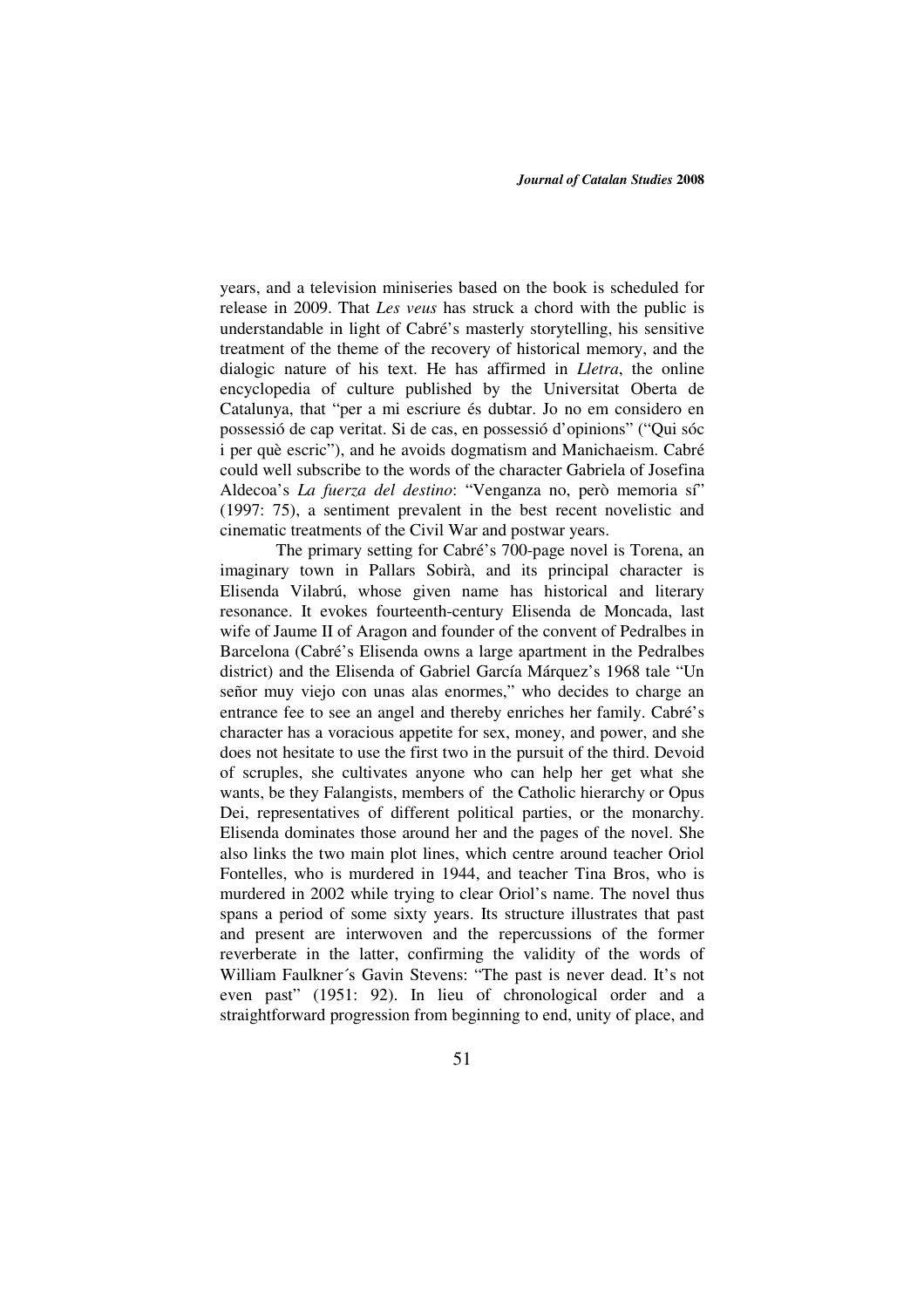a single narrative perspective, Cabré employs a variety of temporal and spatial planes, analepses and prolepses, shifting points of view and levels of discourse, and fragmentation in his presentation of multiple stories that are entangled like a handful of cherries. Abundant dates enable readers to rearrange narrated situations and events in their chronological sequence, or *fabula*, as contrasted to their order of presentation, or *sjužet*. The action that sets in motion the chain of events that will culminate years later in Tina's murder is the killing of Elisenda's father and brother in July 1936 by members of the FAI, first alluded to in chapter 5. It is not until chapter 59 that we learn that the killings were an error: the anarchists had mistaken the town of Torena for Altron.

 The novel opens (chapter 0) with a mysterious breaking and entering. The unidentified intruder copies computer files labeled O.F., destroys the originals, and steals related printed documents. It is only hundreds of pages later than we are able to situate this crime in Tina's apartment in the year 2002 and assign ultimate responsibility to Elisenda. Part of this initial chapter is repeated in the final pages of the novel with an added piece of information: that the intruder still has to "fix" Tina's car; consequently we infer that the crash which ended her life was not an accident.

The seventy-one numbered chapters of the novel are grouped in seven parts, each of which begins with an unnumbered chapter set in the Vatican and describing a beatification ceremony, and ends with a reproduction of a gravestone and remarks by a member of the Serrallac family of stonemasons who represent *la veu del poble*. The inscriptions on a number of the tombstones, which function as *lieux de mémoire* (Nora: 1989)*,* illustrate graphically that history is written by those who wield power and who distort, misrepresent, or conceal facts to suit their purposes. As the political situation changes, so too do images of people, versions of events, and the language in which they are expressed. The first stone, for instance, carved in 1944, describes José Oriol Fontelles Grau as "Caído por Dios y por España" and is decorated with a cross and the Falangist yoke and arrows (59). A later monument, dating from 2002 after Oriol has been beatified, casts him as "beat màrtir," recipient of the "Homenatge de tots els seus conciutadans," and bears a cross but not the Falangist symbols (662).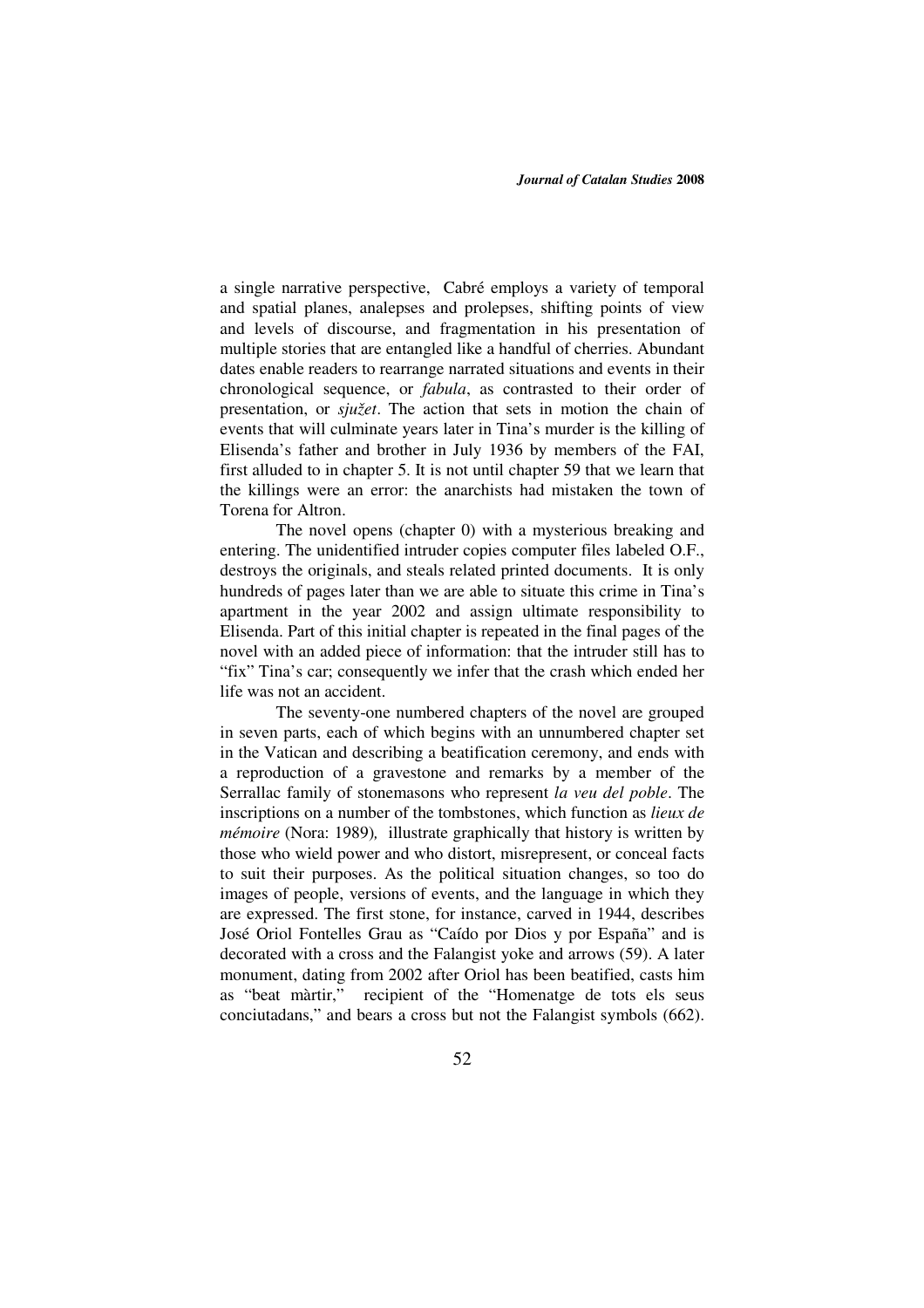The stone Jaume Serralac would *like* to carve tells a more accurate story —"A l'Oriol Fontelles i Grau . . . mestre, maqui, pintor, amant furtiu, mal espòs, heroi per força" (663) — and is adorned with a hammer and sickle, symbols that reveal as much about Jaume's political orientation as about Oriol's. The 1953 tombstone of Valentín Targa, inscribed with the words "Alcalde y jefe local del movimiento de Torena. La patria, agradecida" and decorated with a cross, yoke, and arrows (458), of course makes no reference to the fact that Targa, whom Elisenda refers to as her Goel (i.e., avenger), murdered Oriol and fourteen-year-old Ventureta, whose 1943 gravestone (196) does not even identify the victim by his full name. The stone chiselled free of charge by Jaume after Franco's death in 1975 gives the boy's complete name and nickname, adds the phrase "Vilment assassinat pel feixisme," and is graced with a dove (517). As Jaume Serrallac remarks to Tina at one point, "Als cementiris trobarà la història dels pobles, congelada" (91).

Bakhtin has emphasized that language is not unitary:

At any given moment of its historical existence, language is heteroglot from top to bottom: it represents the co-existence of socio-ideological contradictions between the present and the past, between differing epochs of the past, between different socio-ideological groups in the present, between tendencies, schools, circles and so forth, all given a bodily form. These "languages" of heteroglossia intersect each other in a variety of ways, forming new socially typifying "languages." (1981: 291)

Cabré demonstrates brilliantly that language is saturated with ideology, and he uses multiple linguistic registers to distinguish among socio-ideological groups. If the Serrallacs' everyday, down-toearth words voice the truth, others do everything in their power to silence or distort it and to pervert language. Elisenda presents herself as a devout Catholic and lavishes bribes to ensure Oriol's farcical beatification even though she knows her version of his beliefs and behavior is a tissue of lies. Churchmen recite reams of Latin and assert that "qualsevol activitat . . . tendent a l'anorreament i l'anihilació de les hordes dolentes, malfactores, assassines, comunistes, roges, atees,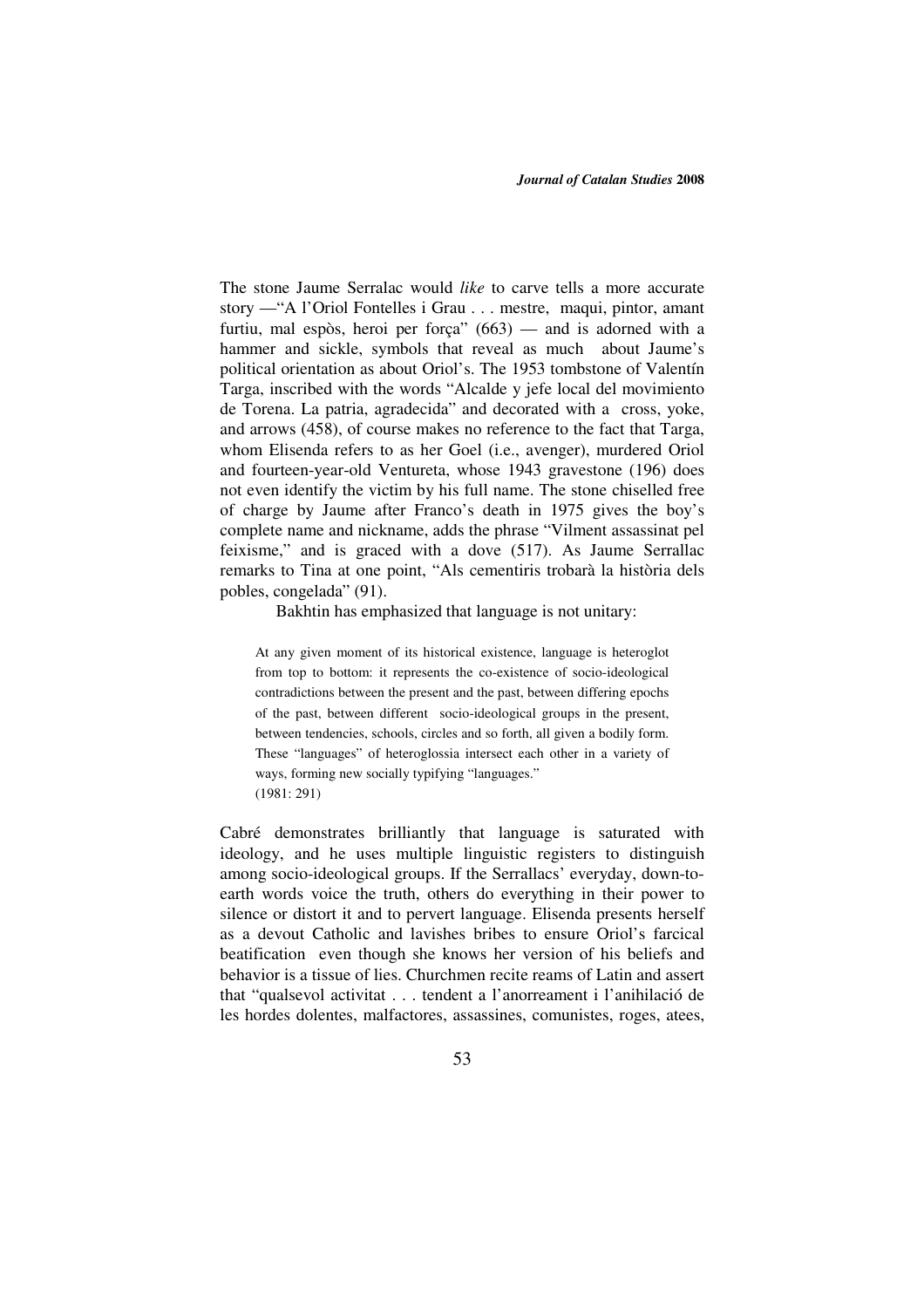maçones, jueves i catalanoseparatistes, és plaent a Déu Nostre Senyor, Amo de la Justícia i Dispensador del Càstig Diví i Garant de la Sagrada Unitat d'Espanya" (212). The Falangists harp upon "la Pàtria"and "l'aixecament gloriós" (294, 329) and rant about "les hordes soviètiques i separatistes" (294). Cecilia Báscones, who has studied pharmacy, lards her conversations with medical terminology. The misuse of language is not restricted to representatives of Church and State or their adherents, for Tina's husband Jordi declaims passionately about honour and the importance of multiculturalism, cultural hybridity, and transversalism, but his actions belie his words. Cabré also mocks the supposed saintliness and humility of the founder of Opus Dei by ostentatiously enumerating his posts and honours, and he ridicules the pretensions of the Vilabrú and Centellels-Anglesola i Erill families by repeatedly reeling off the names of their ancestors.

In the midst of this dark panorama of self-serving and cynical behavior, moral degradation, corruption, and hypocrisy, Tina Bros, spokesperson for the importance of recovering historical memory, is a beacon of light. While photographing the old village school in Torena, she unearths a box that contains the notebooks Oriol wrote for the child he never saw. This disinterment of the past is, of course, rich in symbolic overtones and brings to mind efforts undertaken in Colombia and Argentina on behalf of *los desaparecidos*. And the notebooks dispel the lie that Oriol was an ardent Falangist (as the 1944 stone over his grave claims) and recount his work with guerrilla fighters. There are a number of parallels between the protagonist and Tina: teachers both, with a creative bent (he paints, she takes photographs, the two write) and similar family tragedies. Oriol's pregnant wife, Rosa, leaves him, believing that he is a Falangist and responsible for the death of Ventureta, and moves to Barcelona, where she gives birth to their child and dies of tuberculosis shortly later. Tina's husband has an affair with one of her co-workers, and her son decides to become a Benedictine monk, a decision the parents cannot understand inasmuch as they are not believers. Even while Tina's world is crumbling because of Jordi's infidelity, her son's decision, and her impending operation for breast cancer, she strives to make known the truth about Oriol. She insists to uncomprehending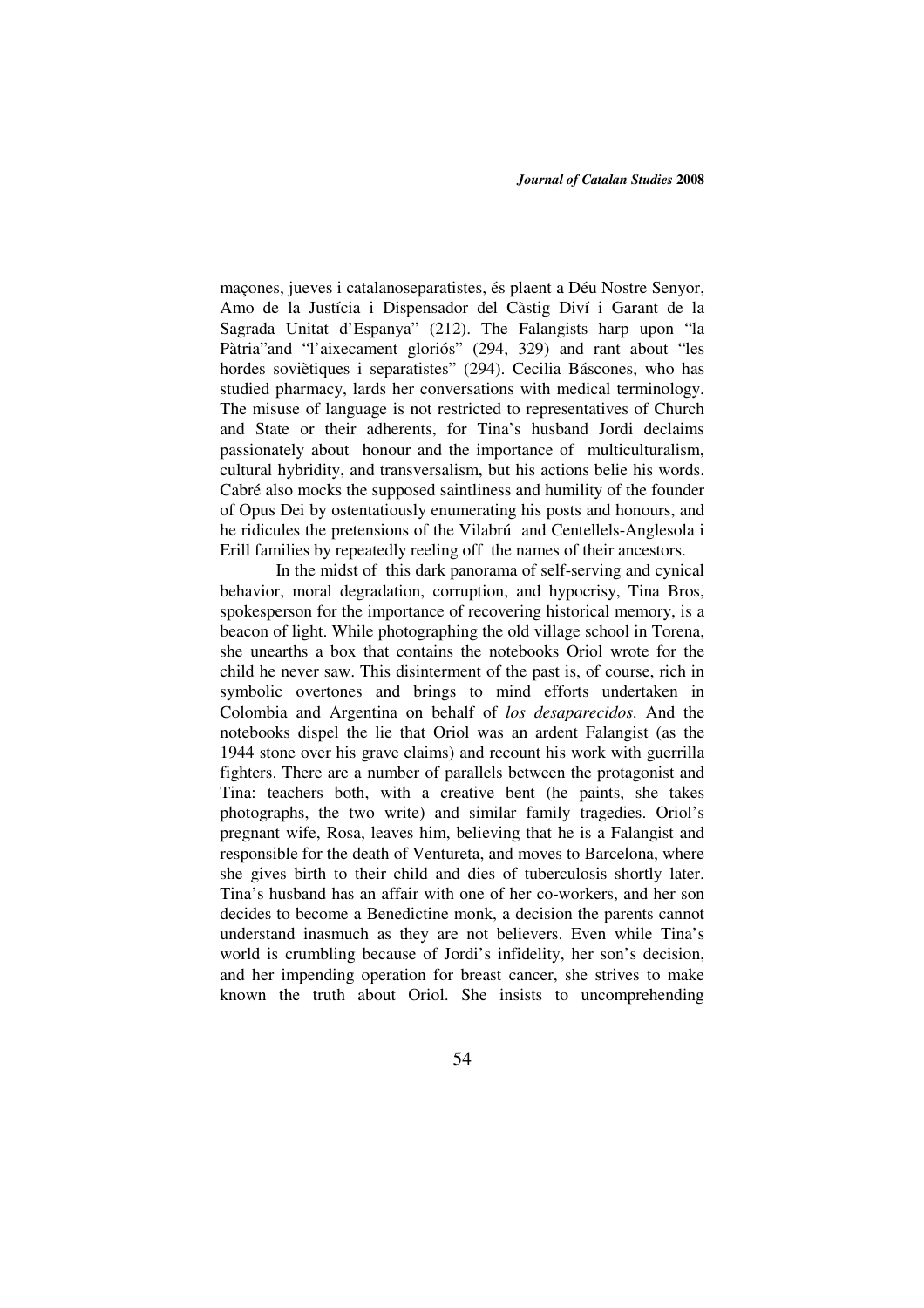colleagues that it is vitally important to resurrect Oriol's memory and clear his name:

- —M'agradaria restablir la veritat…
- —I a qui li pot interessar, això?

-

- —A la memòria.— Va abaixar els ulls perquè li semblava que el que havia dit
- sonava massa solemnial— A la seva família. A la seva filla. A mi.  $(361)^1$

Tina muses at one juncture that it is necessary to write against death and that Oriol "va escriure desesperadament perquè mai la mort no tingués l'última paraula" (47), actions that the author supports.

Cabré's repeated use of flashbacks and flashforwards reminds us of what occurred previously and what is yet to happen and thus tightens the threads that weave past and present together. Valentí Targa sits in the same armchair "que faria servir la Tina més de cinquanta anys després" (302), and Elisenda's car is parked "al lloc on cinquanta-sis anys després un congelat Doscavalls [Tina's car] vermell ploraria una traïció" (300-01). The inn where Jordi and his mistress hold their trysts is the same one where years before Oriol and Elisenda celebrated their assignations. Story lines frequently interrupt one another without any break in the text, and narrative points of view shift within the same paragraph or even sentence in what are akin to cinematic montages and dissolves. Direct and indirect discourse alternate. In one particularly interesting passage the text captures the flow of Tina's thoughts as she copies a passage from Oriol's notebooks. Her mind moves from the suffering and figurative crucifixion of Oriol, suggestive of Christ's, to the betrayal of her by Jordi (whom she addresses), to their son, who she hopes will continue being a good person, and then the passage abruptly cuts from Tina to Oriol in his classroom and the departure of the last student, another youth:

<sup>&</sup>lt;sup>1</sup> The fact that Oriol fathered not a daughter but a son is not revealed until later in the novel.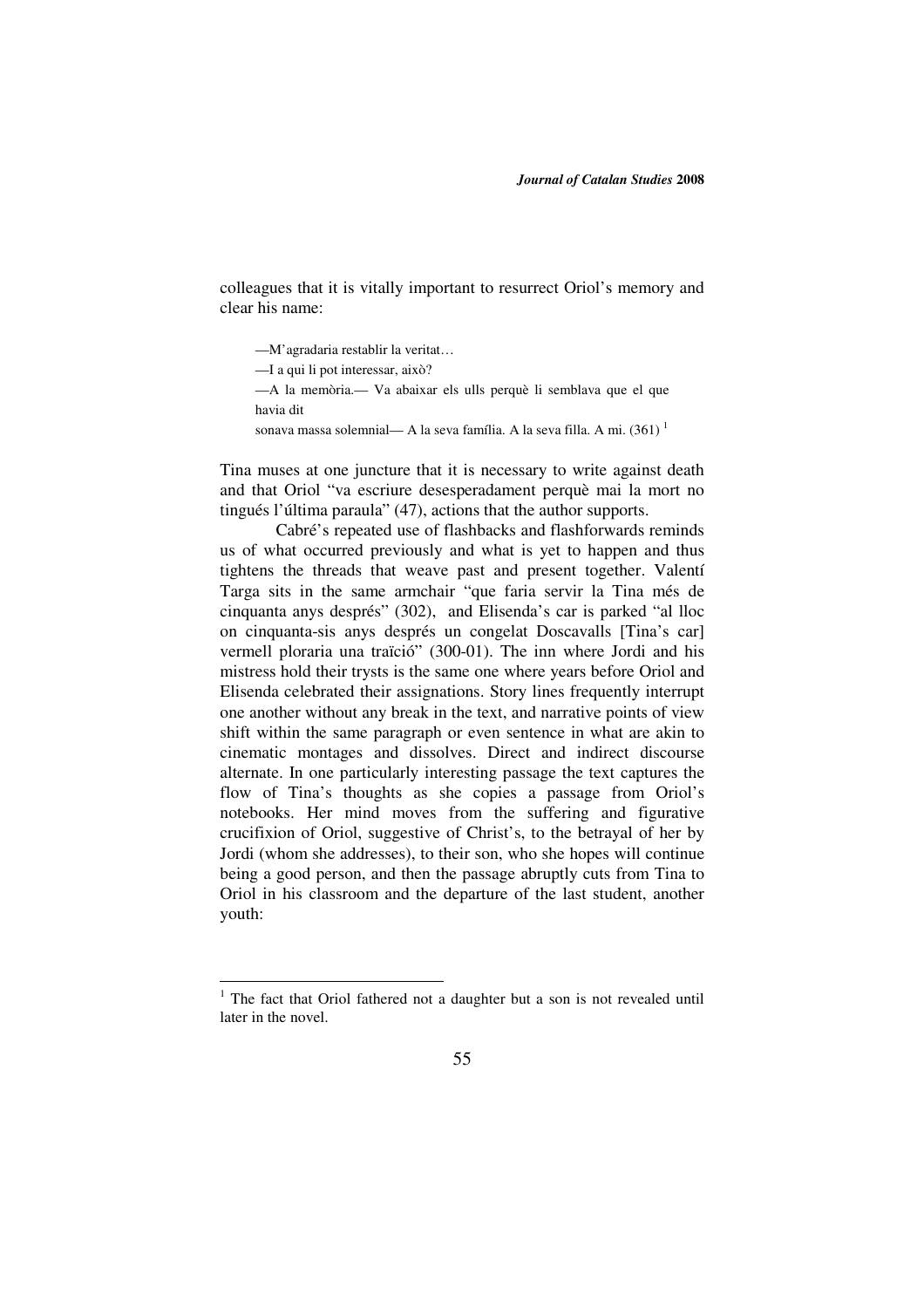Ella, ara que estava passant a l'ordinador un moment culminant del viacrucis de l'Oriol Fontelles, el viacrucis que el va portar a la crucifixió, pensava en el doctor Zhivago [her cat] . . . en el Jordi traïdor a totes les il·lusions, que no recordes el petó que ens vam fer a l'entrada de Taizé, eh, i el jurament de fidelitat, eh, no ho recordes, Jordi . . . i també pensava en què deu estar fent ara mateix l'Arnau. Déu meu, que no estigui posant els ulls en blanc i que no faci aquella veu impostada, litúrgica, falsa i ritual i que continuï essent un bon noi, amén. Després de veure com desapareixia l'últim alumne, la pissarra meticulosament esborrada, les cendres de l'estufa remogudes, l'Oriol se n'anà al lavabo. (245)

The epigraphs that open each part of the novel are taken from diverse sources: Joan Vinyoli, Jordi Pàmias, Vicent Andrés Estellés, Johann Michael Friedrich Rückert, the Gospel of Saint Mark, John Allen Muhammad (the infamous Virginia sniper), and one of the novel's characters. Most significant is the quotation from Vladimir Jankélévitch that prefaces the entire novel: "Pare, no els perdonis, que saben què fan," which reverses Jesus's "Pare, perdona'ls, que no saben el que fan" (Evangeli segons Lluc 23.34). Elisenda, most certainly, has never forgiven anyone for anything, but she is hardly one to hold up as a model of conduct. Can — and should — Ventureta's family forgive? And what of other innumerable victims, nameless, faceless, buried in unmarked graves or beneath tombstones that deny the truth of their existence? After saying "Venganza no, pero memoria sí," Aldecoa's Gabriela adds "Perdonad, pero no olvidéis" (75): easier said than done. What Cabré asks of us is, above all, to remember and to reflect on our moral responsibility for our acts.

 Herzberger employs the term "novels of memory" for "those fictions in which past time is evoked through subjective remembering, most often by means of first-person narration. . . . The past that is explored in each case (the external referent of the text) is the past largely eschewed or appropriated by historiography under Franco, the lived past of the Civil War and the strains of dissent that anticipate the conflict and persist in its aftermath" (1995: 66). Although the works Herzberger discusses were written during the 1960s and 1970s, his term is applicable to *Pa negre*, which concentrates on the early postwar years when restrictions and hunger were especially severe and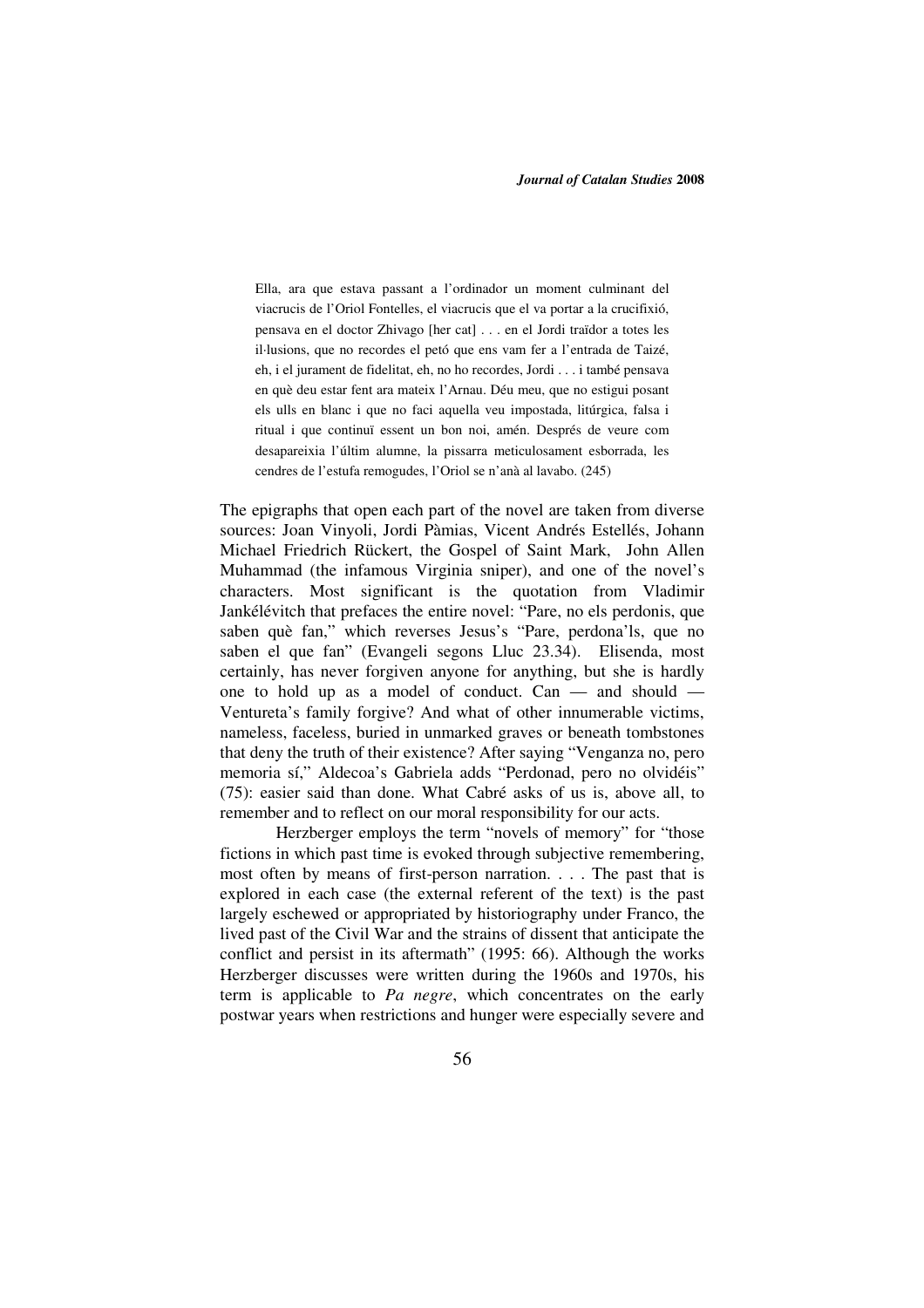denunciations frequent. The novel's epigraphs bespeak an interest in the writing of history and underscore what a complex and difficult endeavor this is.

The initial chapters provide an exemplary introduction to the rural world of *Pa negre*, and the book's opening sentence establishes the retrospective vision that will predominate: "Quan feia bon temps, des de Pasqua florida fins a principis de tardor, quan el bosc canviava de color, vivíem a les branques dels arbres" (9). The *nosaltres* consists of Andreu, the central character, his older cousin Quirze, and younger cousin Núria, la Ploramiques. Each claims as his/her own a branch of the plum tree that is private space and refuge. From their observation points they can see the orchard, meadow, barn, farmhouse, henhouse, pigsty, threshing floor, monastery of Sant Camil de Lelis, and the highway that leads to Vic. The leisurely, often lyrical description might lead readers to assume that *Pa negre* will exemplify the *beatus ille* tradition and the notion that childhood is paradisiacal, but ominous notes soon intervene. Andreu's father, who "es va significar massa" (112) before and after the Civil War, is in prison and later dies there, and the boy's mother labours in a textile factory, so Andreu lives with his father's family in the farmhouse that is owned by the Manubens, wealthy absentee landlords. The key figure of the household is the grandmother, Mercè, and her references to the Allies, Churchill, Roosevelt, resistance, fascism, and exile situate the narrative in the early 1940s (chapter 2). Chapter 3 introduces the rhetoric of illness/health that will be important and chapter 4 the leitmotif of the significance of words and the contrasts between *els altres* or *els facciosos* and *els nostres,* as well as between adults and children. Chapter 5 focuses on the local school and the forest, the setting for Andreu's sexual initiation. By the end of this last chapter Teixidor has limned a physical and emotional portrait of a world riven by differences of political orientation, economic circumstance, social class, and age.

 Franz Stanzel's distinction between the experiencing and the narrating self is pertinent to a reading of *Pa negre*. The narrating self, writes Stanzel, "distinguishes itself from the experiencing self by greater insight and maturity, by a tendency to retrospection and reflection . . .; between the experiencing self's experience of an event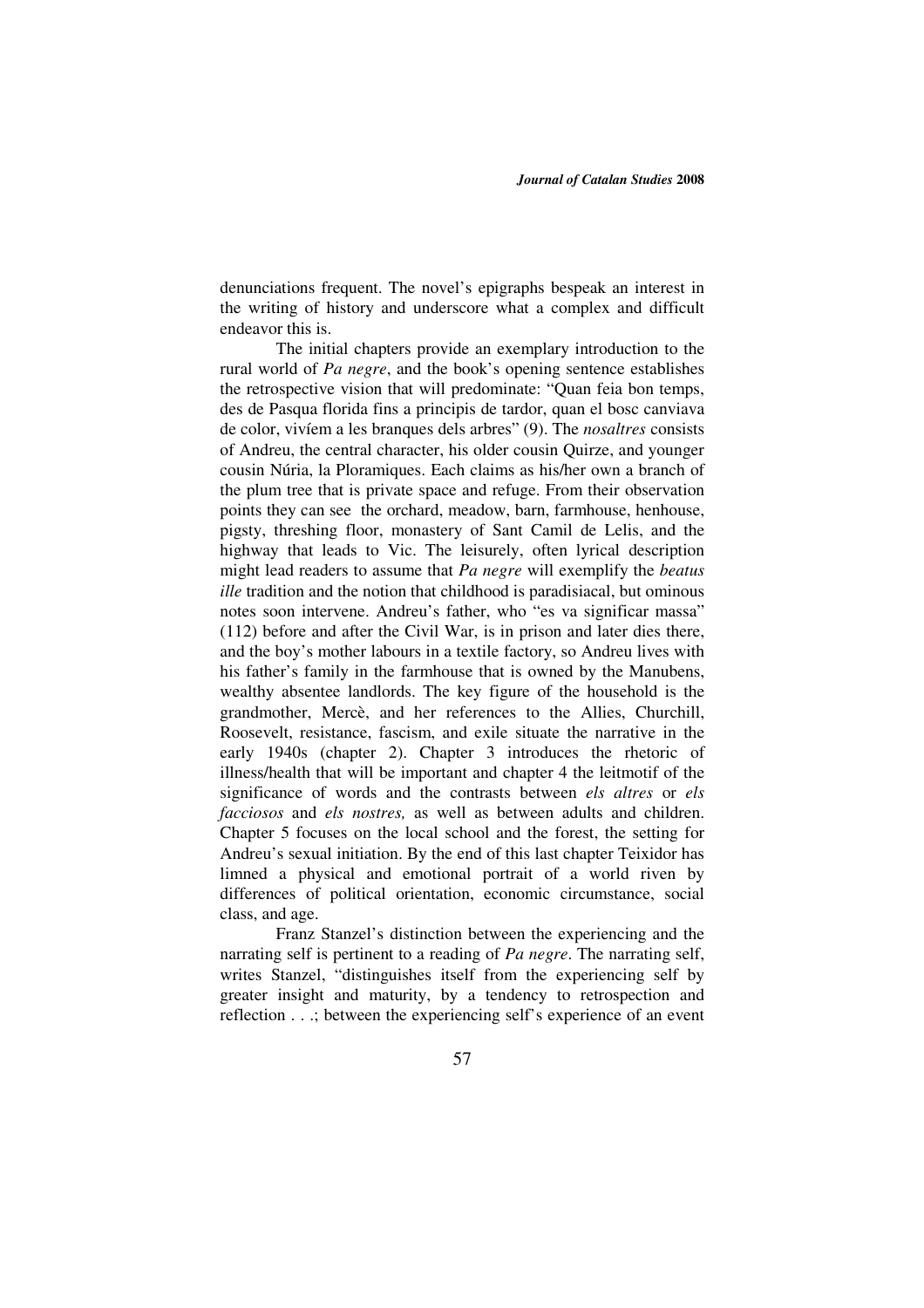and the narrative re-creation of the same event at the hands of the narrating self there are therefore differences of valuation and interpretation which become visible in the structure of meaning of the novel" (1971: 70-71). As a rule the temporal span between the narrating and the experiencing process is more or less clearly marked (61); adverbs of time and place (*then* vs. *now*, *there* vs. *here*) signal the temporal and spatial distance between the two selves. Such deictics are, however, relatively rare in *Pa negre*. 2 Teixidor is well known for his fiction for children and young adults, and it is the vision of the experiencing self that prevails in his 2003 novel. The boy Andreu is the focal character; people and events are presented as they appear to him, and because of his limited vision, there is much that this "innocent eye" does not understand but that readers do grasp. Mercè, for instance, regales her grandchildren with spine-tingling stories about *follets*, and on various occasions the children report seeing the goblins, which adult readers realize are maquis who have come to the *masia* for food and shelter.<sup>3</sup>

Many words are unfamiliar to the children, and they listen attentively during those rare moments when the women of the household rest from their labours and talk among themselves. "Teníem l'oportunitat d'escoltar paraules noves, misterioses, brillants en la seva raresa, que copsàvem amb interès, sense que les dones se n'adonessin" (29). These words are a window into the adult world, and the children are prone to "repetir-les, pensar-les, rebregar-les, interrogar-les, omplir-les, deixar que naveguessin pel nostre cap fins a trobar un port que les lligués a un continent de terra ferma, d'experiències conegudes, de coses sabudes" (30). Who, they wonder,

<sup>&</sup>lt;sup>2</sup> The notable exception is chapter 17, in which the adult narrator reflects on the role of memory and why we remember certain things and forget others. His reiteration of the demonstrative *aquell* stresses temporal distance from the era he recalls.

<sup>&</sup>lt;sup>3</sup> With her wealth of stories and rich vocabulary, the grandmother is the embodiment of popular wisdom and speech. Teixidor draws attention to words that only she uses (*llepolies* [231]) and distinctions (*un paller* vs. *una pallera*[11]) that city folk would be incapable of making. In his interview with Francesc Bombí-Vilaseca (III), Teixidor laments the loss of oral culture.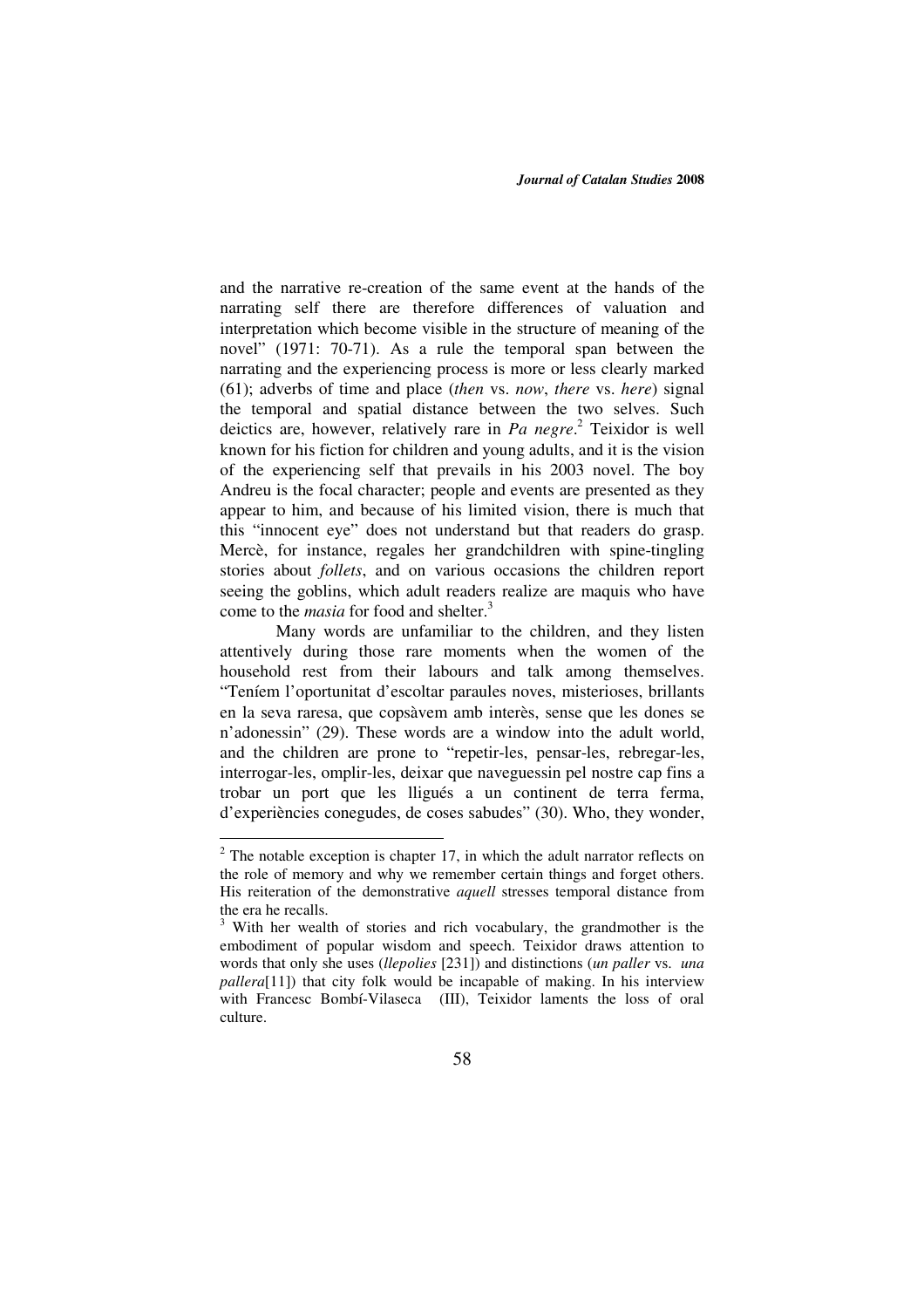is the "putot" the adults speak of, who is suffering from "un mal lleig," what does "el fato" mean (30-31)? And they struggle to figure out which persons form part of the "we" group and which belong to "the others."

During the Franco era various methods of silencing were used to oppress and control. People learned to watch their words, hold their tongues, and conceal their thoughts, to communicate indirectly rather than speak freely. After a threatening visit from local authorities, for example, Quirze's father angrily protests "¡Que no es pugui parlar clar ni a casa!" (194). In this environment, novelists resorted to circumlocution, periphrasis, euphemism, indirectness, vagueness, oblique or elliptical presentation, and incomplete or truncated versions of events (Pérez: 1984, 129). Teixidor utilizes some of these same strategies and relies upon readers to connect bits and pieces of information, to read between the lines, to fill in textual blanks. Adult conversations in *Pa negre* are often so elliptical as to mystify Andreu, as when his mother and Aunt Ció speak of Enriqueta, who, we deduce, is having an affair with a Civil Guard and making a mockery of the man she had agreed to marry.

Instead of openly criticizing the Church and its representatives for their authoritarianism, singularly unchristian lack of charity, and concern with trifles, Teixidor makes effective use of Andreu's inability to comprehend adult behavior, beliefs, and values that are without logic or justification. Why, the boy wonders, does a supposedly beneficent God pursue non-believers with such a vengeance? He concludes — echoing arguments advanced by the Church and the Franco regime — that God's omnipotence is shown by the fact that "havia triomfat a la guerra ajudant els que lluitaven en el seu nom, i els incrèduls que havien cremat temples i burlat les seves lleis havien perdut i ara es veien perseguits, exiliats, empresonats, blasmats, arraconats" (85-86). Similarly, apropos the humiliation of having to put aside all sense of personal dignity and figuratively lick the boots of those who could, if they wished, come to his father's defence, Andreu comments that "No em cabia al cap que només amb la veritat no es pogués aconseguir la victòria de la justícia" (119). In a more humorous vein, he is amused when sanctimonious Senyora Manubens and her friends obsess about dress codes (skirts and sleeves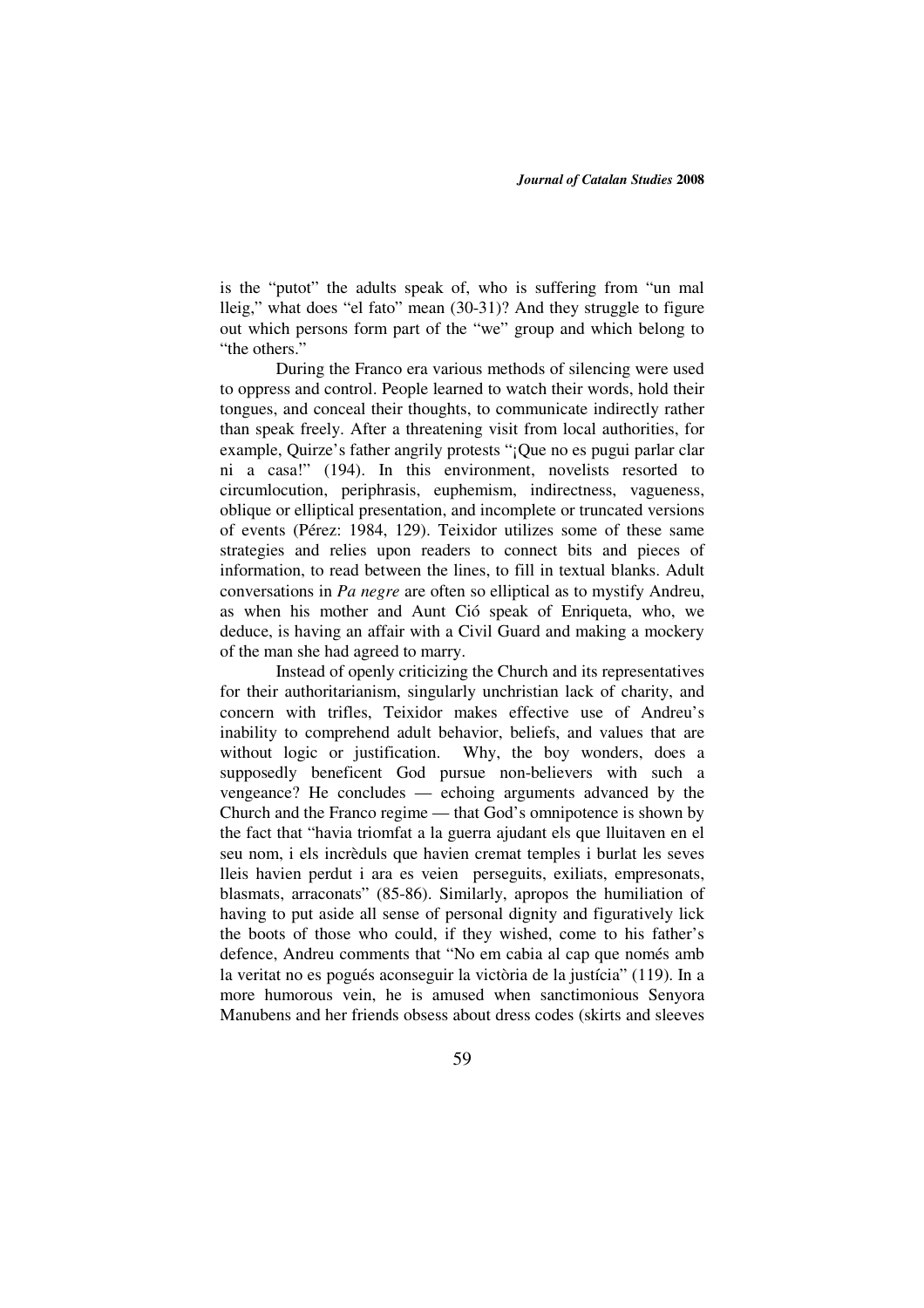must cover knees and elbows, low necklines are verboten), and he remarks that he never could have imagined anyone would worry about such nonsense. The child's "unfallen way of perceiving the world" (Fiedler: 1971, 494) and his unblinking gaze expose the corruption, hypocrisy, and irrationality of postwar Spain.

In *A Time of Silence*: *Civil War and the Culture of Repression in Franco's Spain, 1936-1945*, Michael Richards studies the rhetoric used by the regime to justify its ruthless elimination of dissent. It trumpeted the need to purify Spain, to cleanse the nation, to purge society of its ills, and presented itself as synonymous with health, cures, and redemption, while employing pathological language to characterize its opponents as contaminated, disease-ridden, plagued by parasites, cancer, and putrefaction, and therefore in need of surgical pruning. Teixidor deftly subverts this rhetoric of illness/health in his treatment of Andreu's reaction to the tubercular patients cared for at the monastery of Sant Camil. The boy's initial description of the naked, skeletal young men who sun themselves in the monastery's garden is overwhelmingly negative:

monstres als nostres ulls, fantasmes d'un món prohibit, malalts rosegats i corcats per un microbi terrible, testimonis d'una malaltia contagiosa i supurenta . . . una malaltia maleïda que es contreia pels vicis i la mala vida…, malalts condemnats en vida, testimonis del càstig del pecat i la immisericòrdia divina . . . un mal físic, signe palpable del mal espiritual, invisible, una mena de manifestació repugnant del pecat. (24)

The negativity is so exaggerated that it provokes a contrarian reaction on the part of readers, who know full well that tuberculosis is not a punishment from God, and it inspires sympathy for the patients. Gradually Andreu too comes to feel pity for them and compares their naked bodies to images of various saints and the crucified Christ. He is especially attracted by the physical beauty of one adolescent, and a reference to the latter's "cara d'arcàngel" (289) is a dramatic reversal of the Francoist language of revulsion.

Cabré's Elisenda manages to get possession of Oriol Fontelles's son and rear him as her own, and he turns out to be as unprincipled and ruthless as his adoptive mother. In parallel fashion,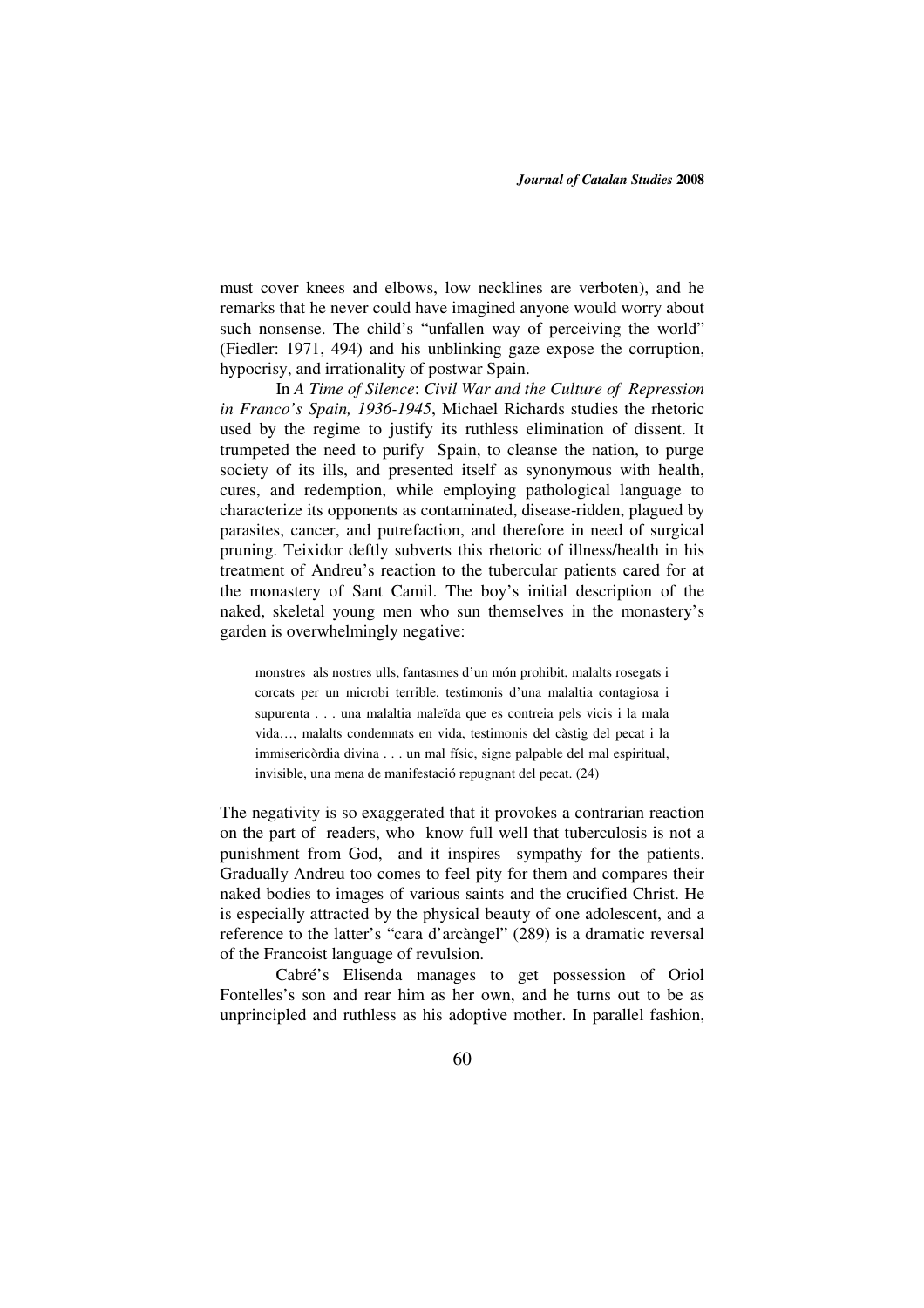the childless Manubens "generously" offer to take Andreu off his relatives' hands, educate him, and make of him a *persona de bé*, a phrase that is indeed ironic. He no longer knows humiliation or cold, no longer has to eat dark bread. Although he used to get a lump in his throat when his mother had to conclude her visits to the *masia*, he now resents the intrusion into his new life of "aquella dona esprimatxada, fràgil, envellida, desemparada, desnortada i sola" (391). What was once a sensitive, vulnerable child with a strong sense of justice willingly leaves behind the ranks of the vanquished and aligns himself with the victors, as did many of his countrymen. Like a number of Ana María Matute's youthful characters, Andreu does not grow *up* (a word implying ascension to a higher state) but *down*, experiencing a descent into adulthood. Death, usually violent, is ubiquitous in *Les veus del Pamano*; it is figurative, moral death that looms largest in *Pa negre*.

The illustration for the cover of Cabré's novel is a sepia-toned photograph of a group of schoolchildren, most of whom are solemnfaced, although some scowl and a few have a half-smile on their lips. The picture calls to mind the children of the school where Oriol taught in the 1940s. The photograph on the cover of *Pa negre* shows four boys on roller skates who race towards us and appear about to burst through the frame of the photo. In both instances the children's clothing dates these archival images. Susan Sontag describes photography as an elegiac, a twilight art, and declares that "a photograph is both a pseudo-presence and a token of absence," an incitement to reverie (1977: 15, 16). When we look at images caught and held in a photograph taken long ago, like the ones on the covers of *Les veus del Pamano* and *Pa negre,* it is as if the subjects were still alive. The past is recovered and made present visually; within the novels it is recuperated and made present through words.

*Les veus del Pamano* and *Pa negre* differ markedly in terms of technique. Whereas Cabré sustains suspense by means of jumbled chronology, fragmented presentation of events and story lines, and repeated shifts in focalization as well as in space and time, Teixidor writes a linear narrative in which a single voice prevails, as does one place (the *masia* and its environs), and the action extends over a period of several years, not decades. The two authors, however, share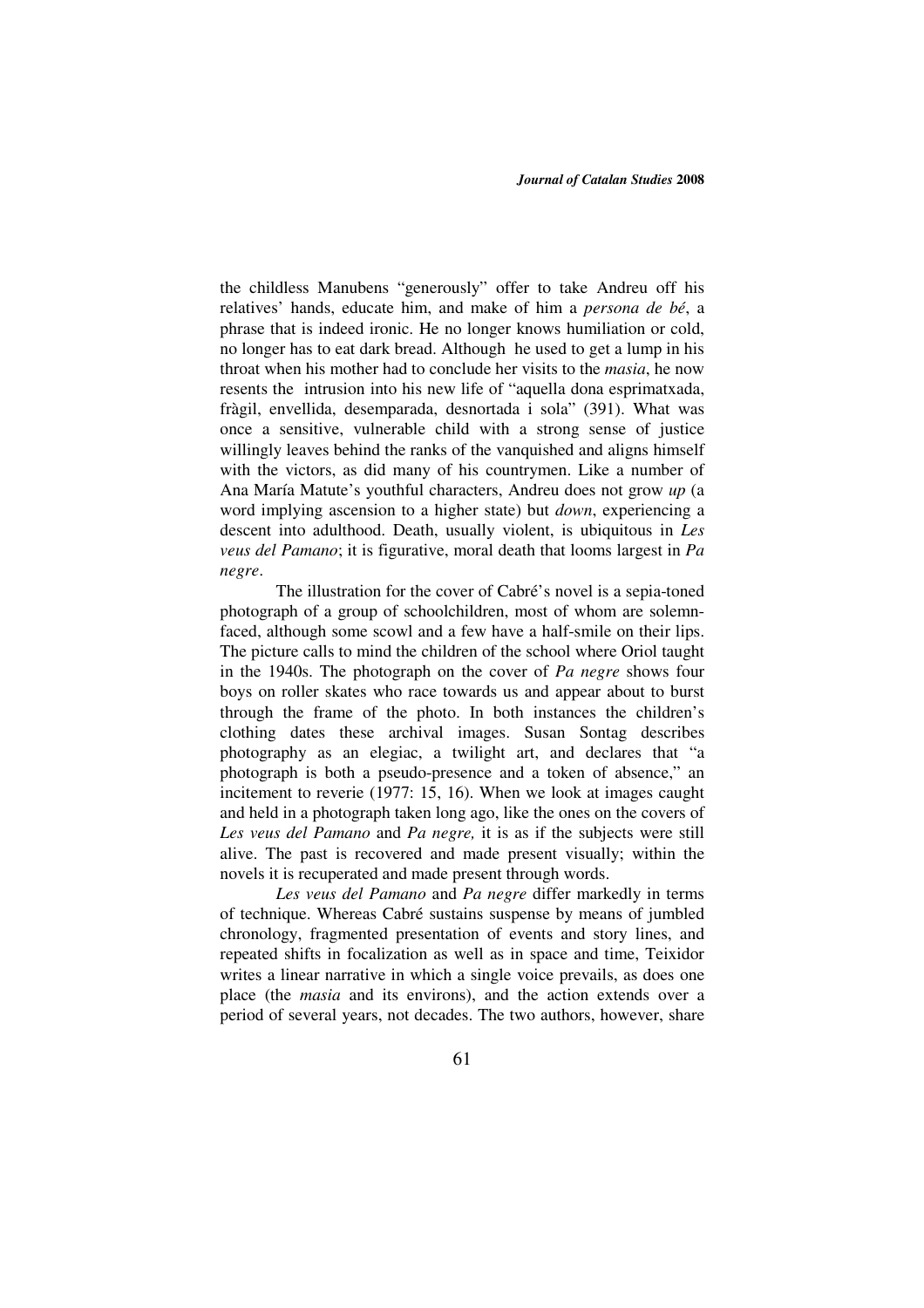a desire to reclaim the past. Andreu's teacher reminds his students "que la història l'escriuen els guanyadors, i que els vençuts no tenen dret ni a una nota a peu de pàgina en el gran llibre de la història" (205). Teixidor and Cabré set out to remedy that injustice by adding not just footnotes but entire texts which counteract the distortions and omissions propagated by official history, with its monologic vision and single-voiced discourse. Instead they reckon with the past, feature realities long silenced, and tell the stories of *els vençuts*.

## **Bibliography**

- Aguilar Fernández, Paloma (1996) *Memoria y olvido de la Guerra Civil española*. Madrid: Alianza.
- ——— (2008) *Políticas de la memoria y memorias de la política.* Madrid: Alianza.
- Aldecoa, Josefina R. (1997) *La fuerza del destino.* Barcelona: Anagrama.
- Bakhtin, M. M. *The Dialogic Imagination: Four Essays.* Ed. Michael Holquist. Trans.
- Caryl Emerson and Michael Holquist (1981) Austin: U of Texas Press.
- *La Bíblia* (2007) Vol. 3. Barcelona: Enciclopèdia Catalana,.

Cabré, Jaume. "Qui sóc i per què escric."

http://www.uoc.edu/lletra/noms/jcabre/index.html.

- ——— (2008) *Les veus del Pamano.* Barcelona: Proa.
- Cercas, Javier (2001) *Soldados de Salamina*. Barcelona: Tusquets.
- Colmeiro, José F. (2005) *Memoria histórica e identidad cultural: De la postguerra a la postmodernidad.* Barcelona: Anthropos.
- Faulkner, William (1951) *Requiem for a Nun*. New York: Random House.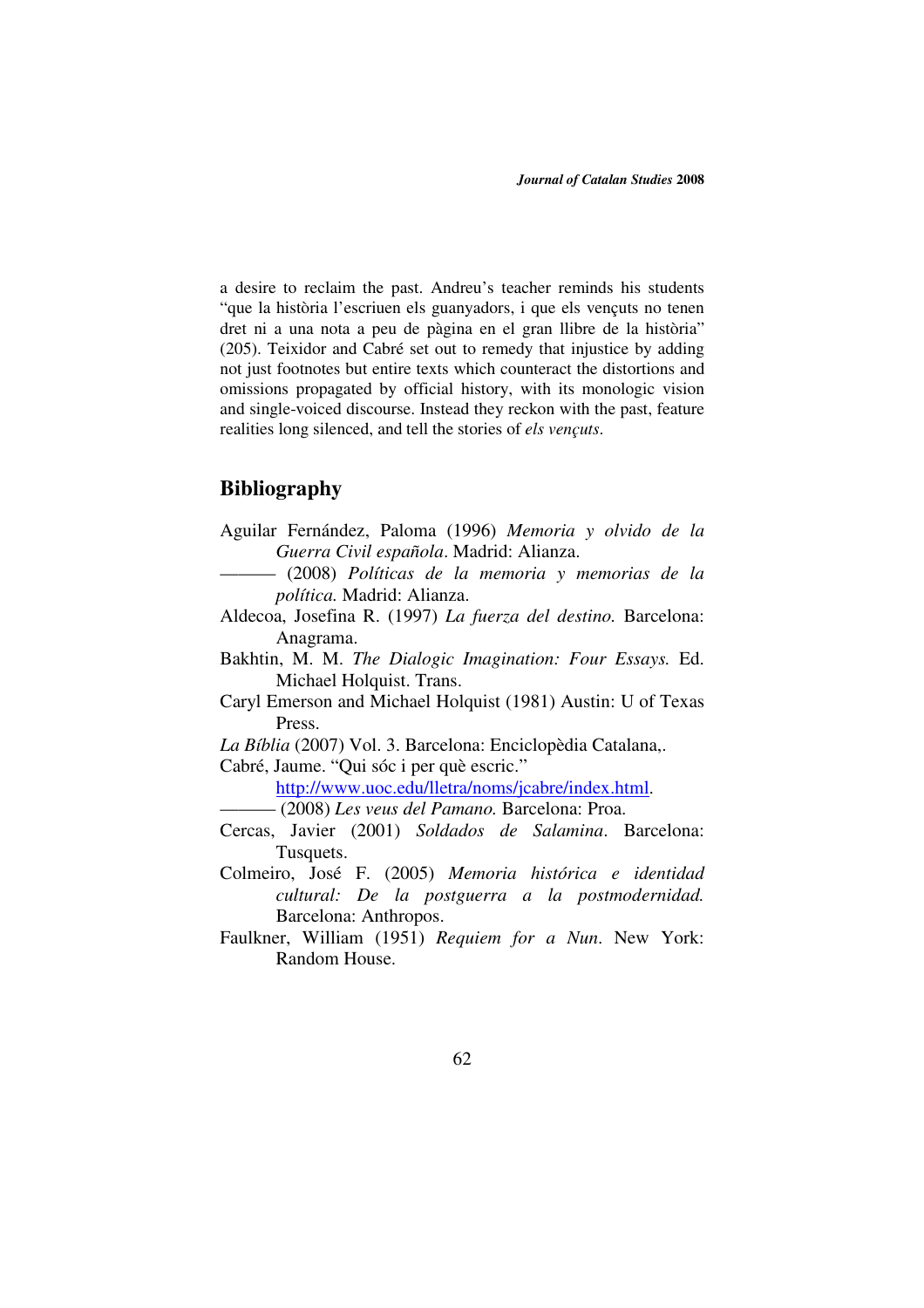- Ferrán, Ofelia (2007) *Working through Memory: Writing and Remembrance in Contemporary Spanish Narrative.* Lewisburg, PA: Bucknell UP.
- Fiedler, Leslie (1971) 'The Eye of Innocence: Some Notes on the Role of the Child in Literature' *The Collected Essays*. Vol. 1. New York: Stein & Day. 471-511.
- García Márquez, Gabriel (1998) 'Un señor muy viejo con unas alas enormes', *La increíble y triste historia de la cándida Eréndira y de su abuela desalmada*. Barcelona: Random House Mondadori, 7-18.
- Herzberger, David K. (1995) *Narrating the Past: Fiction and Historiography in Postwar Spain.* Durham, NC: Duke UP.
- Isern, Joan Josep. 'Sobre el poder i la glòria (sobre *Les veus de Pamano*, de Jaume Cabré)' http://www.escriptors.cat/pagina.php?id\_text=1159.
- Marías, Javier (2008) 'Javier Marías defiende la invención como contar verdades.' *El País,* l7 June. http://www.elpais.com.
- Nora, Pierre (1989) 'Between Memory and History: *Les Lieux de mémoire*' Trans. Marc, Roudebush. *Representations*  26 :7-25.
- Pérez, Janet (1984) 'Functions of the Rhetoric of Silence in Contemporary Spanish Literature', *South Central Review* 1.1-2: 108-30.
- Richards, Michael (1998) *A Time of Silence: Civil War and the Culture of Repression in Franco's Spain, 1936-l945.* Cambridge: Cambridge UP.
- Sontag, Susan (1977) *On Photography*. New York: Farrar, Straus and Giroux.
- Stanzel, Franz (1971) *Narrative Situations in the Novel: Tom Jones, Moby-Dick, The Ambassadors, Ulysses*. Trans. James P. Pusack. Bloomington: Indiana UP.